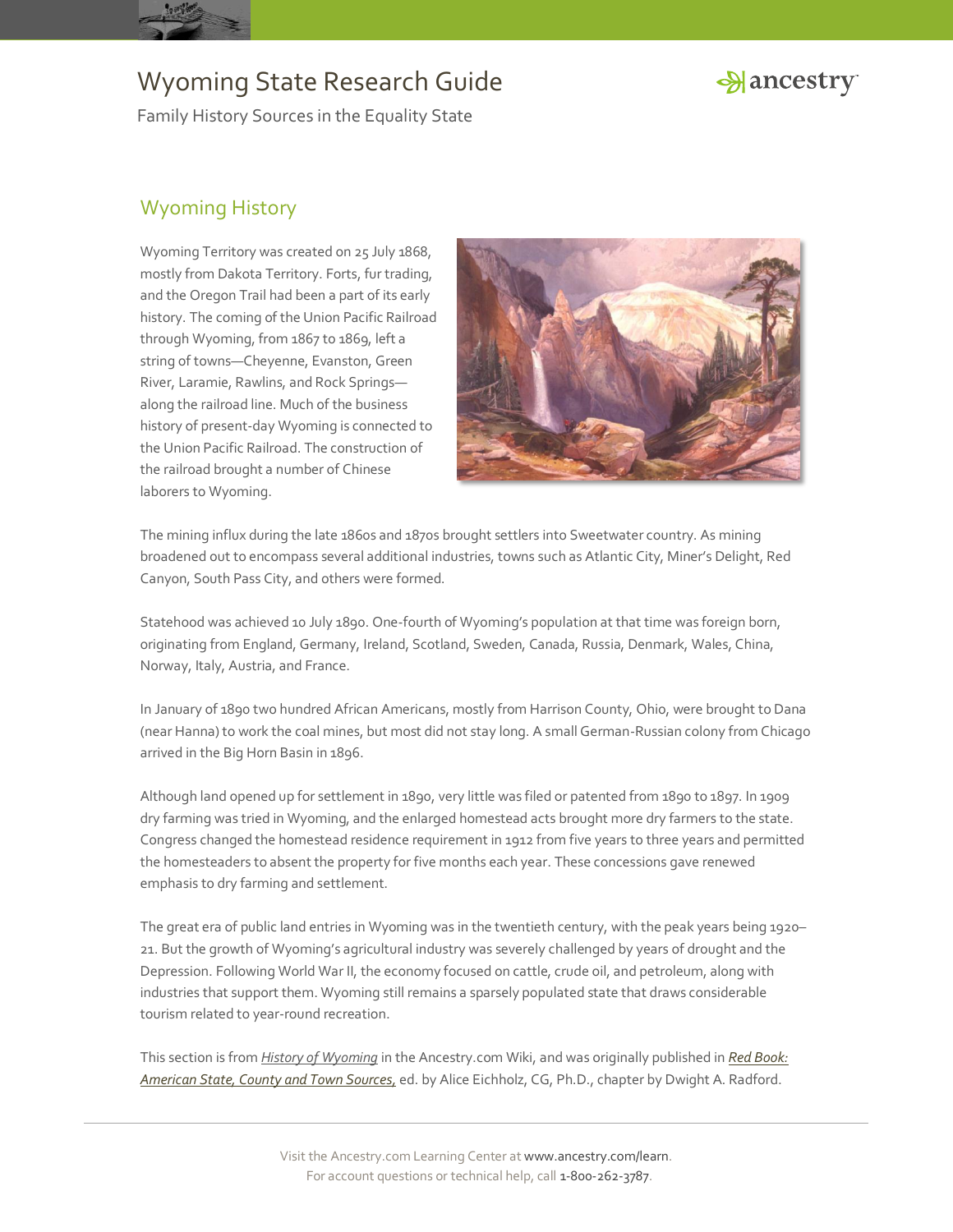



Family History Sources in the Equality State

### State Census Records

Federal censuses for the state of Wyoming begin in 1870. Before that time, some Wyoming residents were included in Utah Territory in the 1850 census and with Nebraska Territory in 1860.

Related Censuses Available on Ancestry.com:

- **[1890 Veterans Schedules](http://search.ancestry.com/search/db.aspx?dbid=8667)**
- [U.S. Enumeration District Maps and Descriptions, 1940](http://search.ancestry.com/search/db.aspx?dbid=3028)

### Wyoming Vital Records

Wyoming began recording births and deaths in 1909. Very few birth and death records were kept on the county level before that time. Marriages have been recorded statewide since 1941. Earlier marriages were recorded by the county clerk in the county were the license was issued.

All Wyoming marriage records from 1869 to 1970 are available from th[e Wyoming State Archives and Historical Department](http://wyoarchives.state.wy.us/Archives/VitalRecords.aspx) for all Wyoming counties.

- [Wyoming Vital Statistics Services Program:](http://www.health.wyo.gov/rfhd/vital_records/index.html) Holds birth and death records since July 1909 and marriage records since May 1941.
- [Wyoming State Archives](http://wyoarchives.state.wy.us/): The Archives holds marriage records from 1869 to 1970

#### **State Vital Records on Ancestry.com**

· [Web: Western States Marriage Index, 1809-2011](http://search.ancestry.com/search/db.aspx?dbid=70016)

#### Other Collections

- [U.S., Indian Census Rolls, 1885-1940](http://search.ancestry.com/search/db.aspx?dbid=1059)
- [U.S., Women of the West, 1928](http://search.ancestry.com/search/db.aspx?dbid=2513)
- **[History of Dakota Territory](http://search.ancestry.com/search/db.aspx?dbid=25507)**
- **[Historic Towns of the](http://search.ancestry.com/search/db.aspx?dbid=25158) Western States**
- [U.S. Map Collection, 1513-1990](http://search.ancestry.com/search/db.aspx?dbid=8739)
- [U.S. City Directories, 1821-1989](http://search.ancestry.com/search/db.aspx?dbid=2469) (Use the browse box in the upper right corner to determine what directories are available for your ancestor's area. If they lived in a rural area, check to see if that area was included with a larger city in the vicinity.)

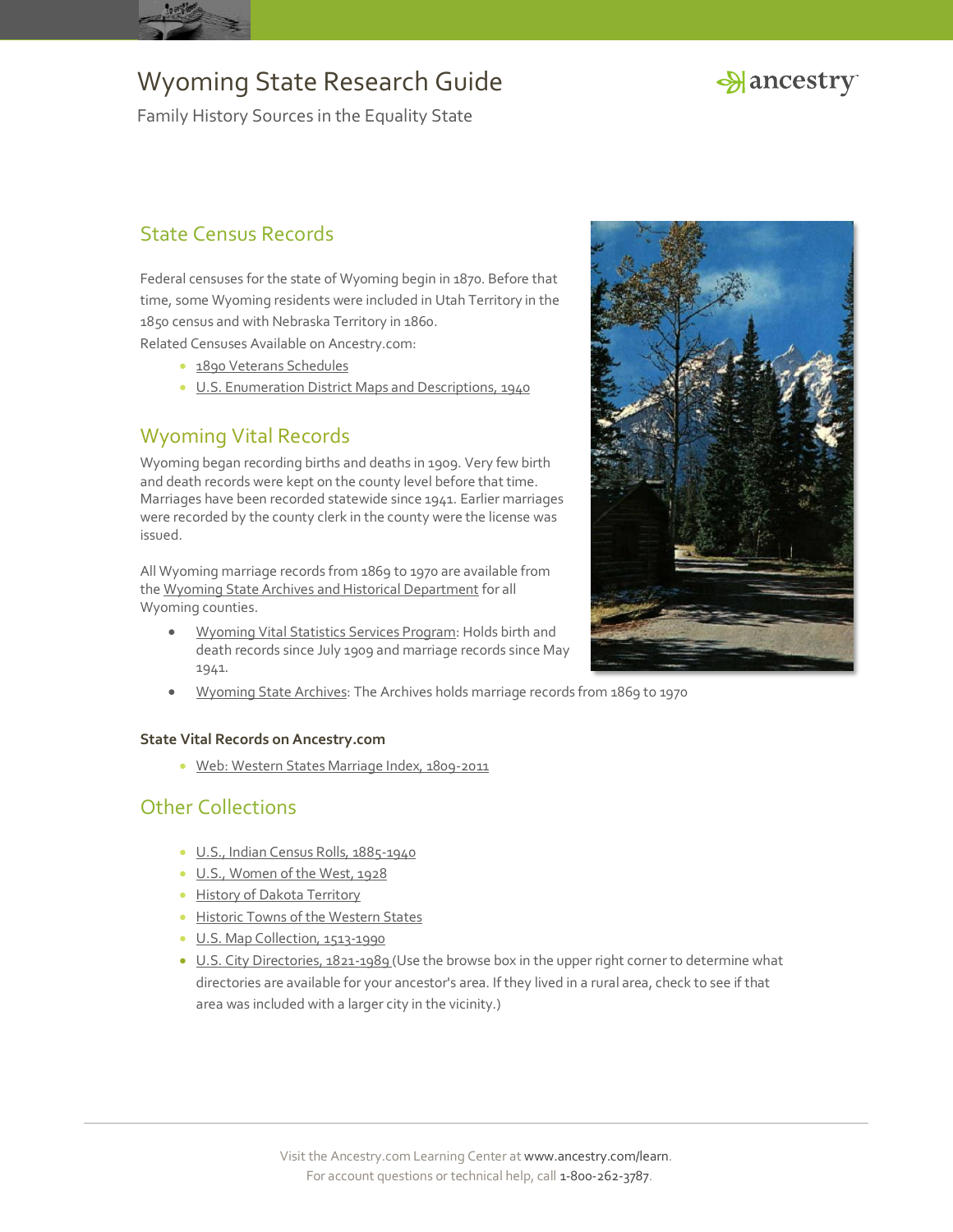



Family History Sources in the Equality State

#### Other State Resources

The organizations listed below provide information about Wyoming history and genealogy. In addition to these state-level resources, many counties and towns maintain important genealogical collections in local libraries, genealogical societies, or historical societies, so check for a local resource when researching.

- [Wyoming State Archives](http://wyoarchives.state.wy.us/): The Archives' extensive on-site collections in Cheyenne are supplemented by online maps, oral histories, photographs, and the Wyoming Newspaper [Project,](http://wyonewspapers.org/) a searchable collection of digitized Wyoming newspapers from 1849 to 1922.
- [Wyoming State Historical Society](http://www.wyshs.org/)
- [Wyoming GenWeb](http://rootsweb.ancestry.com/~wygenweb/)
- [Wyoming Memory Digital Archive](http://www.wyomingmemory.org/)
- [National Archives and Records Administration \(NARA\) Denver:](http://www.archives.gov/denver/) This facility maintains records from Federal agencies and courts in Wyoming, including census, military, court, naturalization, and immigration records.
- [Bureau of Land Management \(BLM\) General Land Office Records:](http://www.glorecords.blm.gov/) The BLM administers Federal Land for public land states including Wyoming, and maintains land patents from the federal government to individuals. Use the **Land Patent Search** to locate land grants by name. Many record images are available on the web site. See the FAQ for more information on how to locate and use land patents.
- [Wyoming Newspaper Project:](http://wyonewspapers.org/) a searchable collection of digitized Wyoming newspapers from 1849 to 1922.

#### Help and Advice

- **[Wyoming Family History Research](http://www.ancestry.com/wiki/index.php?title=Wyoming_Family_History_Research)**
- [Counties of Wyoming](http://www.ancestry.com/wiki/index.php?title=Counties_of_Wyoming)

#### **View all Wyoming [collections on Ancestry.com](http://search.ancestry.com/Places/US/Wyoming/Default.aspx)**



[Cheyenne, Wyoming, 1882,](http://interactive.ancestry.com/8739/C006_001-2099?backurl=http%3a%2f%2fsearch.ancestry.com%2fsearch%2fdb.aspx%3fdbid%3d8739%26path%3d&ssrc=&backlabel=ReturnBrowsing) from *[U.S. Map Collection, 1513-1990](http://search.ancestry.com/search/db.aspx?dbid=8739)*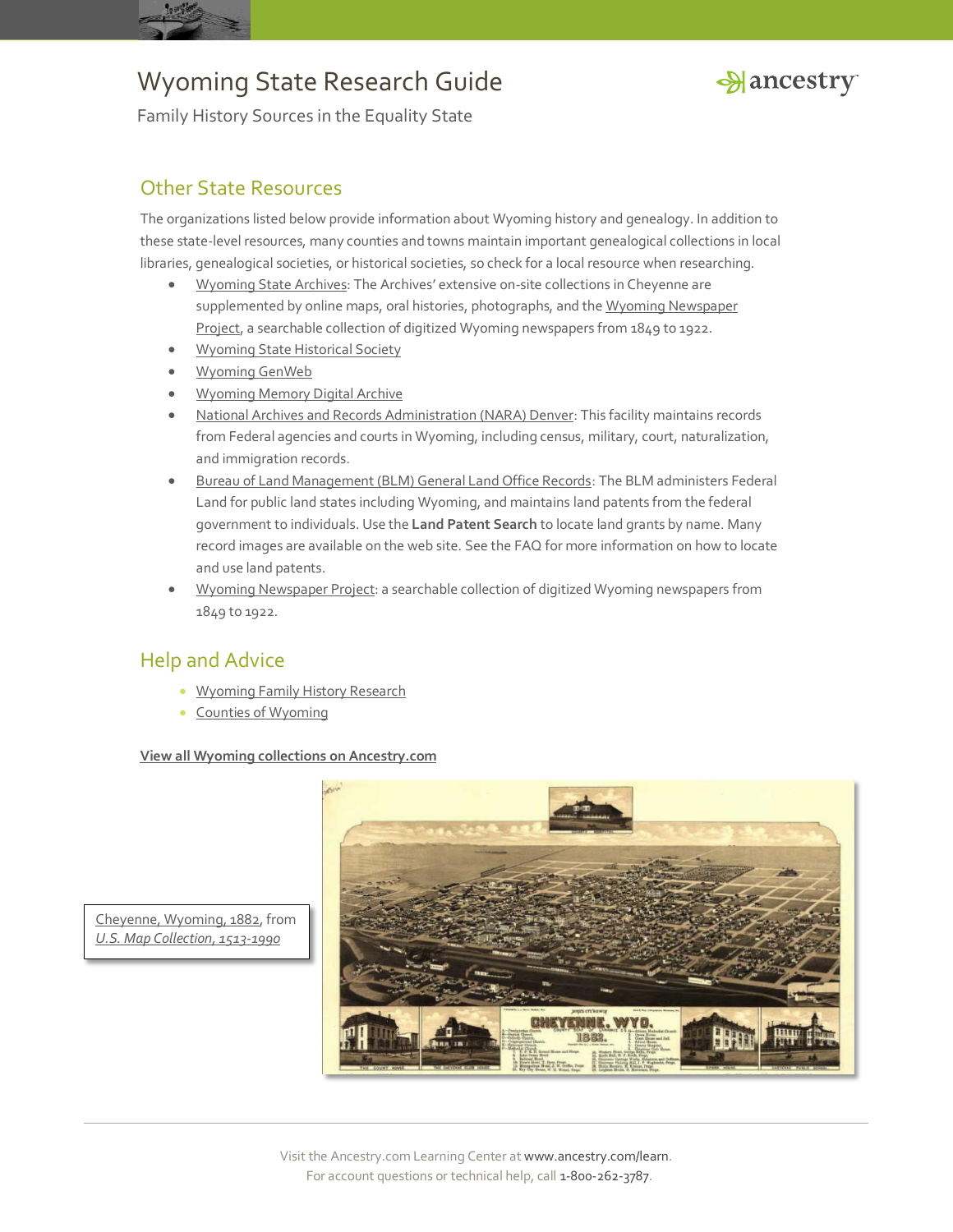



Family History Sources in the Equality State

### Significant Dates (through 1930)

Native American tribes living in present-day Wyoming throughout the years include the Arapaho, Bannock, Cheyenne, Comanche, Crow, Dakota, Kiowa, Pawnee, Shoshoni and the Ute tribes.

**1803 –** The United States acquired most of present day Wyoming via the Louisiana Purchase; all inhabitants other than Native Americans received full citizenship.

**1804** – The Lewis and Clark expedition arrived in the area that is now Wyoming.

**1804** – Most of the Louisiana Purchase became the District of Louisiana with disputed sections of Louisiana and Texas being reorganized.

**1805** – The Louisiana District became Louisiana Territory.

**1807** - John Colter explored the geysers and beautiful area that would in 1872 be designated Yellowstone National Park.

**1811-12** – On a return trip east from Astoria, Oregon, where the ship he sailed on was blown up, Robert Stuart explores the route through the "South Pass" of the Rocky Mountains in Wyoming. His route to St. Louis would be used by thousands of emigrants on the Oregon, Mormon, and California Trails.

**1812** – Much of the area acquired with the Louisiana Purchase is organized into Missouri Territory, including what is now Wyoming.

**1819** – Oregon Country was formed and included part of western Wyoming.

**1821** – The part of Wyoming that remained in Missouri Territory became was an unorganized territory.

**1834** – Fort Laramie was established under the name Fort William. First established as a fur-trading post, it was later a major stopping point for travelers on the Oregon Trail, Pony Express Riders, and riders on the Overland Stage.

**1840** – Fort Platte was built a mile from Fort William and competed for travelers with Fort William, spurring that fort to be rebuilt and named Fort John.

1842 – Fort Bridger was established on the Blacks Fork of the Green River.

**1848** – The southwestern corner of what is now Wyoming became part of the U.S. with the ratification of the Treaty of Guadalupe-Hidalgo, which ended the Mexican-American War. Also that year, a section of what would become west central Wyoming became part of the Oregon Territory when it was organized. **1849** – Oregon Territory was formed and included that portion of Wyoming that was included in Oregon Country in 1819

**1849** – The U.S. Army bought Fort John and renamed it Fort Laramie.

**1850** – Utah Territory is formed, including portions of what is now western Wyoming.

**1852** – William Vaux, and his daughter Victoria opened the first school in Wyoming at Fort Laramie.

**1853** – Washington Territory was formed, including part of what is now northwestern Wyoming.

**1854** – The unorganized territory that included most of Wyoming became Nebraska Territory.

**1859** – Platte Bridge Station was established near what is now Casper on the North Platte River. It was purchase by the Army in 1862.

**1860** – The Pony Express began its brief period of service.

**1861** – With the completion of the transcontinental railroad, the Pony Express stops service.

**1861** – The area that is now Wyoming was split between Dakota Territory and Nebraska Territory